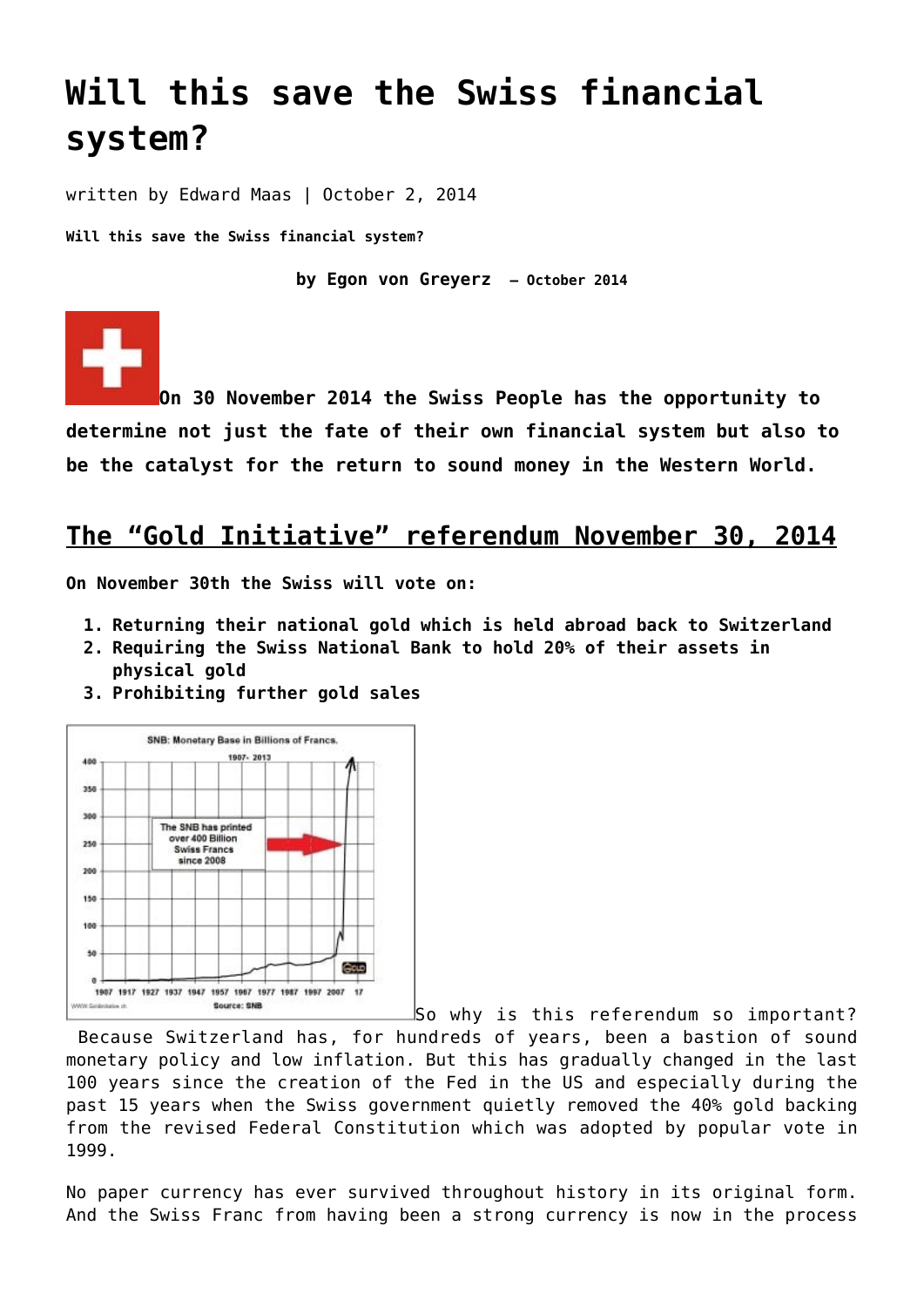of being slowly destroyed by the recent policies of the Swiss National Bank (SNB).

Since 2008 the SNB's balance sheet has expanded 5 times from CHF 100 Billion to CHF 500 Billion. So Switzerland has printed around 400 Billion Swiss Francs in the last 6 years in order to hold its currency down against the Euro and other currencies. CHF 400 Billion is around 2/3 of GDP.

**This means that Switzerland has printed more money, relatively, than any major country in the world in the last 6 years**.

## *Why this change of policy?*

For a very long time, the Swiss Franc appreciated against most currencies and Switzerland prospered with a strong economy, strong currency and lower inflation than most major countries. It is of course a fallacy to believe that a weak currency benefits a country when Switzerland has proved that the opposite is the case.

Between 1970 and 2008 the Swiss Franc appreciated by 330% to the dollar and 57% to the DM/Euro. So for almost 40 years a very strong Swiss currency went hand in hand with a strong economy. In spite of this proven success, the new guard in the SNB decided to abandon proven successful policies and print money like most other countries.

**To tie the Swiss Franc to a weak currency like the Euro and a very weak economic area like the Eurozone is a recipe for disaster**. To align your country to a failed political and economic experiment can only lead to failure.

### *Swiss Banks – Highly leveraged*

But it is not only the SNB that is now following unsound policies but so are the big Swiss banks. From an equity ratio of 15-20% 100 years ago, the big Swiss banks are now down to 2-3.5% (note: because the basis of calculation changed after 2007 it is difficult to make an exact comparison). This means that the big Swiss banks have a leverage ratio of 30-50. Thus a loss in their loan book of 2-3% would be enough to wipe out the entire bank. It is virtually certain that when interest rates go up, the Swiss banks will have losses on the balance sheet or on derivatives that are considerably higher than 2-3%.

The SNB and the Swiss banks are already too big to save in relation to the size of the Swiss economy. Continued expansion of the balance sheets of the SNB and the Swiss banks is likely to lead to a very vulnerable positon for the Swiss economy and currency. With another crisis like in 2007-9, the SNB would have to print unlimited amounts of money which would destroy the value of the Swiss Franc, leading to high inflation or even hyperinflation. With both the SNB and the Swiss banks on a dangerous path, **Switzerland now has the unique opportunity** to return to a sound financial system that has been their trademark for centuries.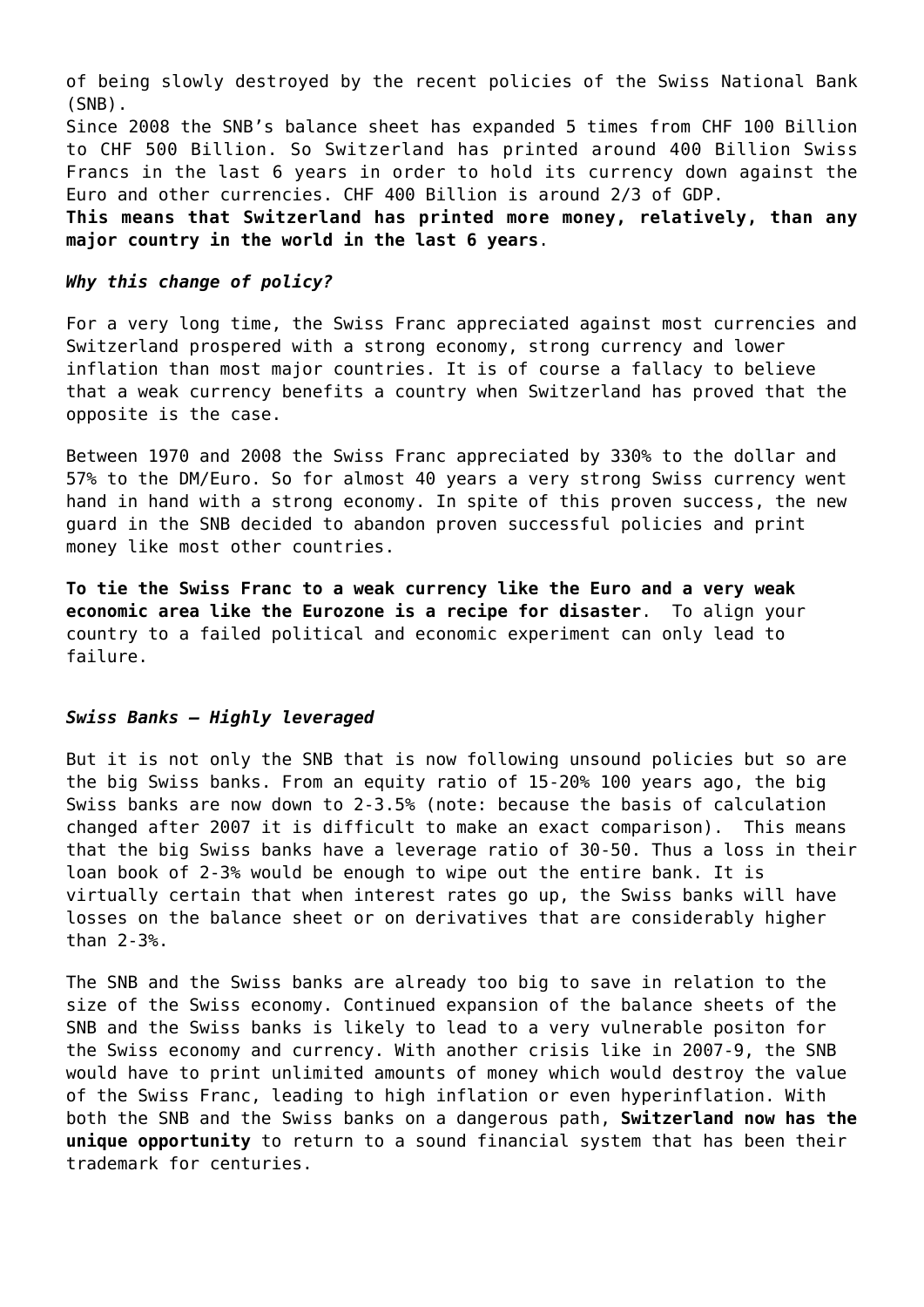# *Swiss Gold Referendum – Unique opportunity*

A "JA" (YES) vote victory for the [Gold Initiative](https://goldswitzerland.com/swiss-gold-initiative-2014/) would prevent Switzerland's economy and currency to reach the same destiny as all paper currencies in their race to the bottom.

![](_page_2_Figure_2.jpeg)

Already in 1729 Voltaire said: *"Paper currencies eventually return to their intrinsic value – ZERO"*

To avoid this fate, Switzerland now has the opportunity to be the first country in the world with official partial gold backing of its currency. A currency backed by gold means the government and the central bank cannot manipulate the currency at will and print worthless pieces of paper that they call money. This would stabilise the real value or purchasing power of the Swiss Franc. A currency with stable purchasing power leads to stable prices and promotes savings and investment rather than spending and credit. Officially Switzerland, like most countries, has a low inflation rate but for the average person, consumer prices in the shops for food and other necessities continue to rise.

Even though the official Swiss inflation is low, there is massive inflation in some sectors like housing and financial assets. The money printing in Switzerland combined with artificially low interest rates have led to a major housing bubble. Swiss housing prices are now unaffordable for most Swiss and in relation to income prices are now in an unsustainable bubble. An increase of Swiss mortgage rates from current 1-2% per annum to a more normal 4% could lead to major mortgage defaults and a housing collapse.

The Swiss have a history in putting some of their savings into the Vreneli,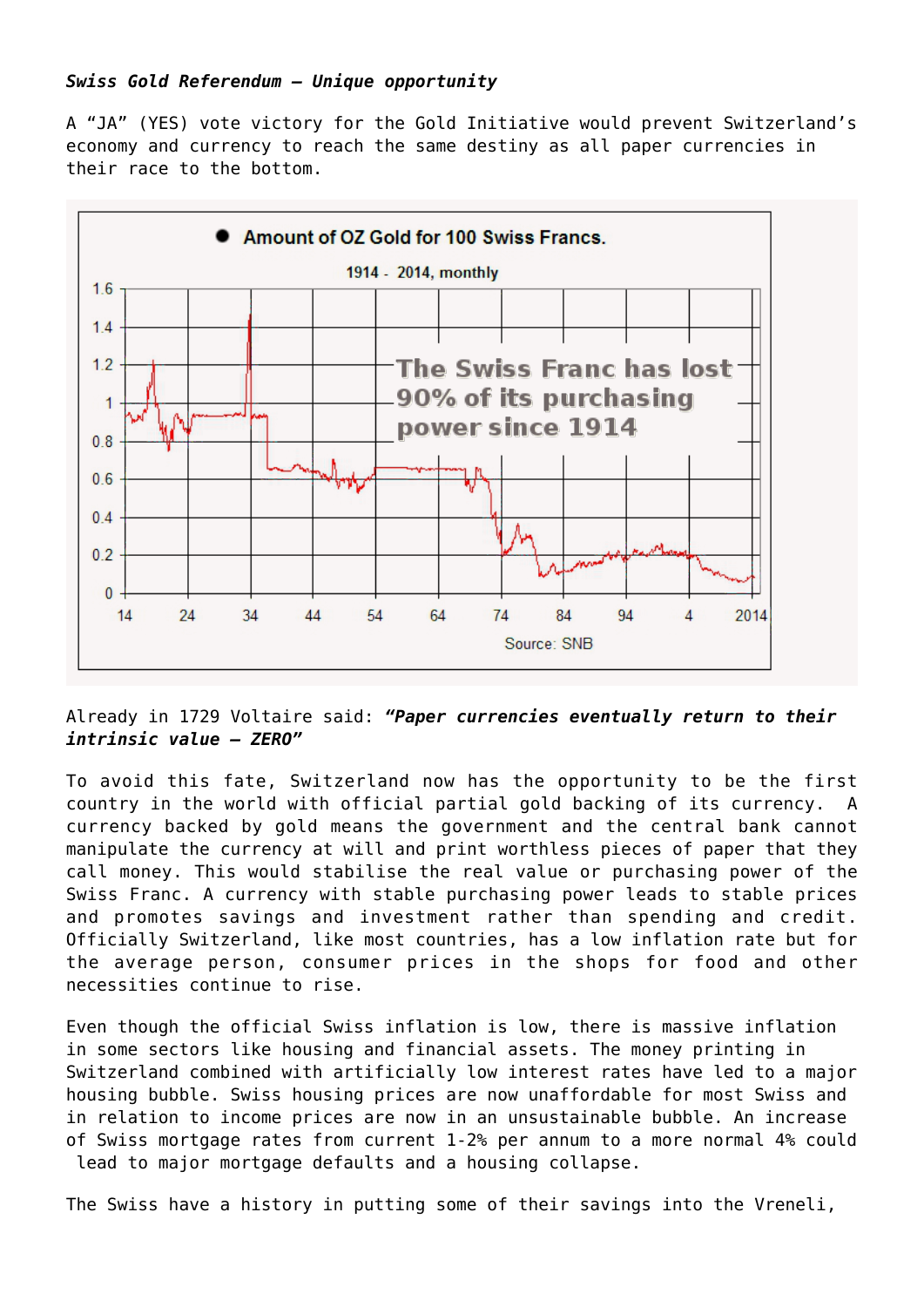the Swiss 20 franc gold coin. In recent times, as spending on credit rather than savings has been the norm, the Swiss have bought less gold but in spite of that they have more affinity with gold than most Western nations. The Swiss gold industry is also very significant since the Swiss refiners produce nearly 70% of the world's gold bars.

The most proliferate savers in gold are of course the Indians mainly by buying jewellery. But in the last few years, China has been the biggest buyer of gold. There is a constant flow of gold going from the West to the East. This has created a shortage of gold in the West.

### *Swiss Gold sales at bottom of market*

**Switzerland used to have 2,600 tons of gold** but sold half of it between 2000 and 2005 close to the bottom of the market, just like the UK did. **That has cost the Swiss People CHF 27.5 billion at the current gold price**.

A YES vote in the Swiss Gold Initiative referendum, would mean that Switzerland would have to buy 1,700 tons of gold at current prices which is \$ 70 billion (CHF 67 billion). This is 70% of annual world gold production. The paper gold market is around 100 times bigger than the physical market. **The SNB has 5 years to acquire the 1,700 tons**. If they wait to buy, they are likely to get less than 1,700 tons for their CHF 67 billion.

In addition SNB would need to bring back 300 tons of gold that is currently in the UK and Canada. If this gold is unencumbered, it should come back immediately. But Germany recently had a different experience. They requested to have 674 tons back from the Fed in the US but all they have received so far is 5 tons! One may wonder of course whether that gold is still there. The Fed has either sold it or lent it out. It is likely that most central banks in the West that have lent gold to the Fed or other central banks will have problems getting it back. That is why it is critical for Switzerland to keep its gold at home.

#### *A "Yes" vote – Beneficial for Swiss economy and Franc*

**Bringing the Swiss gold back home and partially backing the Swiss Franc with gold will be extremely beneficial for the long term prosperity of the Swiss economy and the Swiss Franc**. It will also make Switzerland respected by people worldwide for introducing sound money. It is also likely to set a trend for other countries to follow Switzerland's example. Therefore a YES vote on November 30, will not only be beneficial to Switzerland but also to the world economy. It is also likely to have an immediate effect on the depressed and manipulated gold price. The holders of paper gold will be concerned and demand delivery of the physical gold against their paper claim. Since there is nowhere near enough physical gold to cover all the paper claims we are likely to see a major surge in the price of gold.

In May of this year **Lukas Reimann, Nationalrat** (member of the Swiss Parliament) made the following speech before parliament: